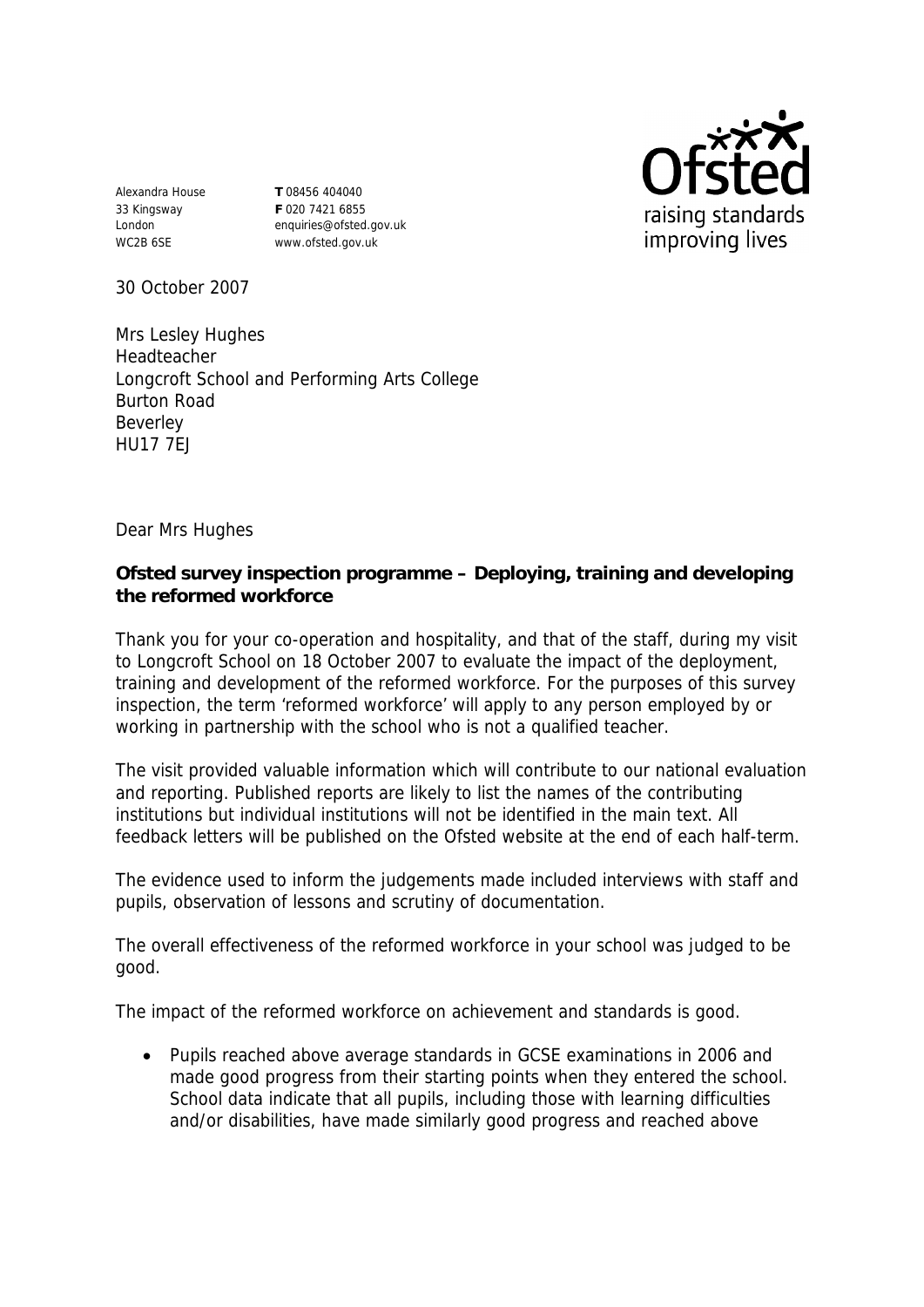average standards in examinations in 2007. Teaching assistants have provided good academic support for those with learning difficulties and/or disabilities, which has contributed to these pupils' good achievement.

- The data manager has improved systems to present and analyse data, which has enabled teaching staff to track pupils' progress better and intervene in their learning.
- Members of the reformed workforce, such as the school welfare co-ordinator, pastoral managers and attendance officers, have increased the school's capacity to improve behaviour and attendance. Attendance has risen further above the national average and unauthorised absence has reduced.
- The school inclusion team has provided valuable emotional and social support to pupils, especially the most vulnerable, which has enabled them to complete their education and achieve well. Pupils interviewed recognised and valued the support they receive from members of the inclusion team.
- Although the reformed workforce has contributed to raising achievement, there are no formal systems to assess its impact on students' progress.

The impact of the reformed workforce on the quality of teaching and learning is good.

- Members of the reformed workforce have had a significant impact on raising achievement and pupils' enjoyment of learning in music and, through the use of information and communications technology, in modern languages.
- Learning support assistants are deployed well to support learning.
- The administration and development manager deploys his large team well. They all have a good understanding of their roles and responsibilities. Their work is clearly focused on reducing the workload of teachers and middle managers so they have more time for improving teaching and learning.
- The work of cover supervisors is not monitored sufficiently closely to ensure that all pupils make sufficient progress in lessons.

The impact of the reformed workforce on the quality of the curriculum is good.

- Members of the reformed workforce make a very good contribution to pupils' enjoyment and achievement by leading extra-curricular activities, particularly in the performing arts, and also in sport.
- Higher Level Teaching Assistants are deployed well to support pupils on off-site vocational courses.

The leadership and management of the reformed workforce are good.

 You and your senior leaders have a very strong commitment to training and developing the workforce at all levels, as identified in the school development plan.